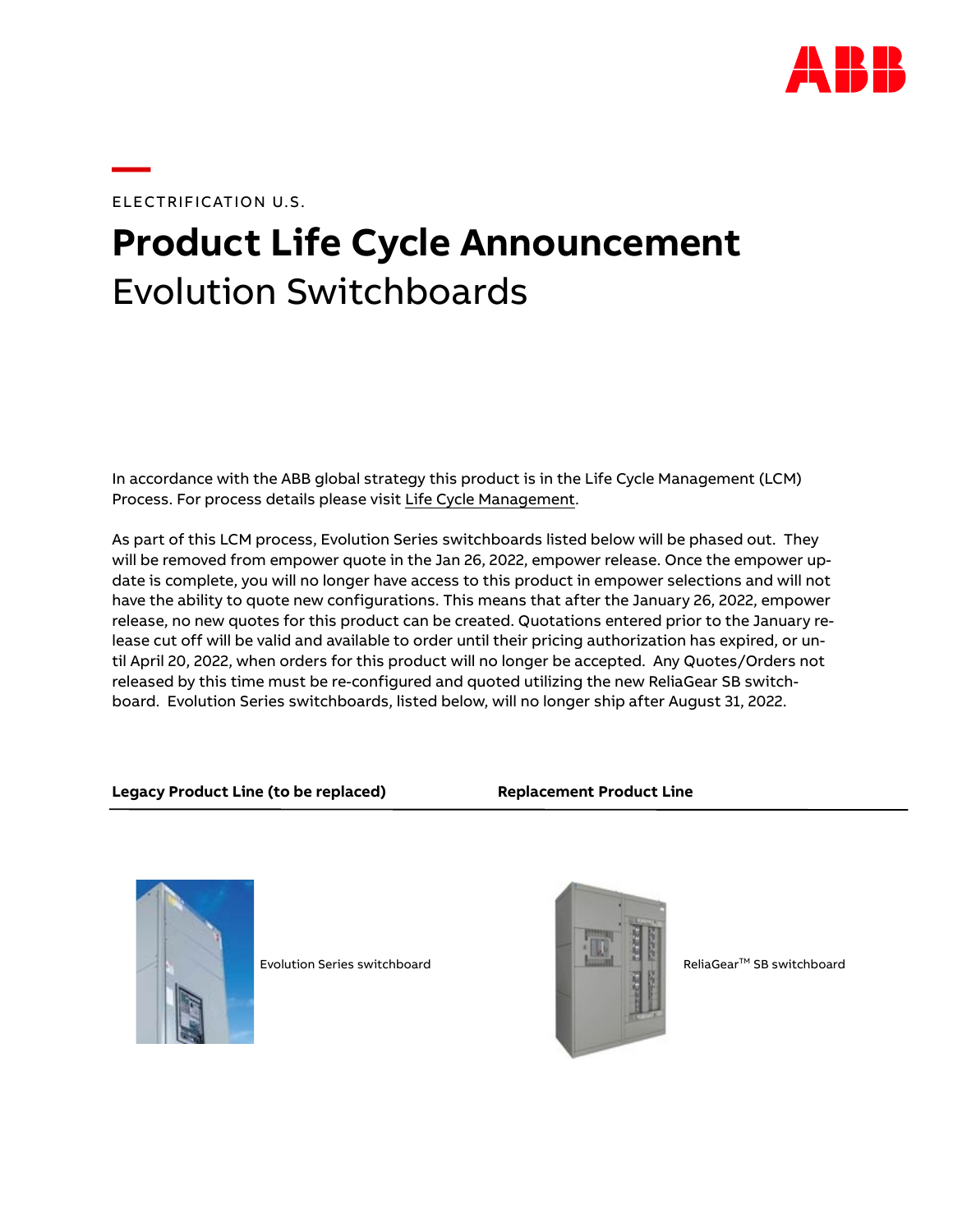# **Key replacement product benefits**

ReliaGear SB features a more secure, reliable design and groundbreaking Emax 2 & Tmax® XT circuit breakers to dramatically save time, labor, and cost while helping to ensure greater energy efficiency and reliability.

ReliaGear SB switchboards are a safer, smarter, and more sustainable solution for projects of any size.

Electrical Wholesaler's [Top 10 New Product Picks for September, 2020](https://www.ewweb.com/gear/product-galleries/media-gallery/21141948/ews-top-10-new-product-picks-for-september-2020/slideshow)

- Plug-in spring-loaded circuit breakers that can be installed anywhere in the stack
- IP20 standard finger-safe bus stack
- Hinged splice plate with captive hardware
- Components can be installed in as little as 20 seconds
- Remote access to accurate information anywhere, anytime
- Angled lifting brackets for fast placement

# **LCM date highlights**

### **January 26, 2022**

- No longer available in empower quote (no new quotes)
- Orders can be entered until their pricing authorization has ended

#### **April 20, 2022**

- Orders will no longer be accepted, quotes/orders not released by this time must be reconfigured

#### **August 31, 2022**

- No more shipments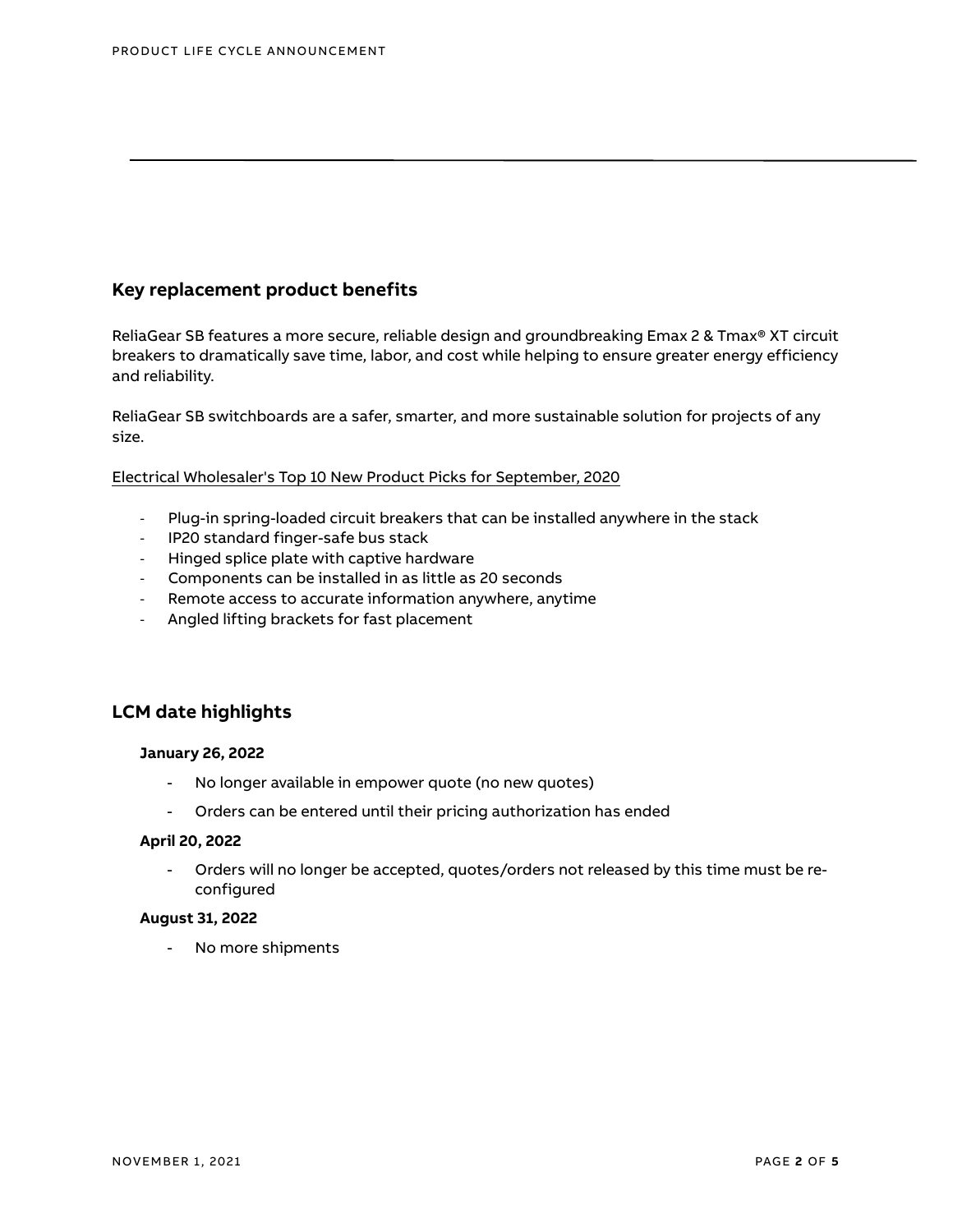

No longer available in<br>empower quote<br>(no new or renewed quotes)



Will no longer ship

01/26/2022

04/20/2022

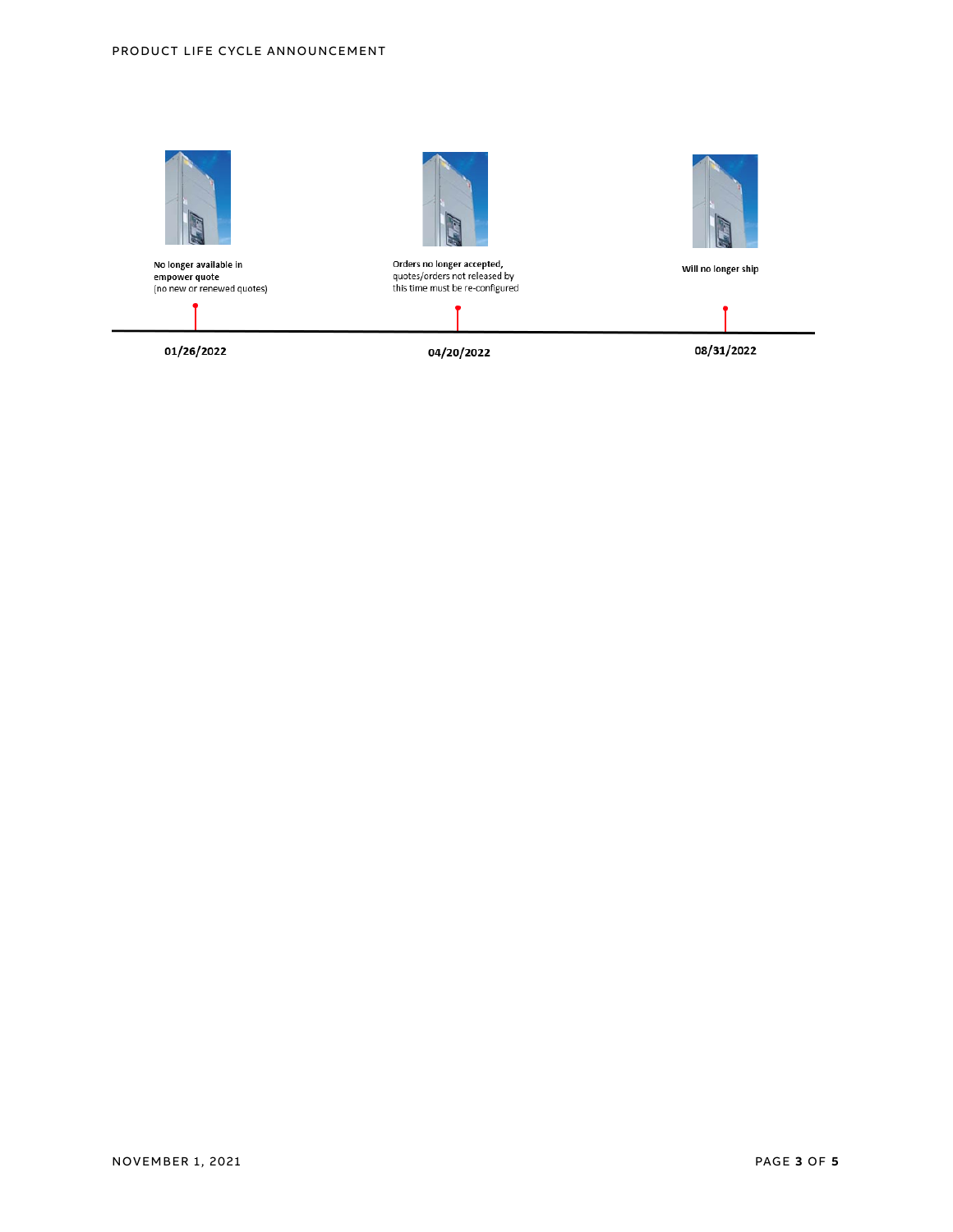| <b>LCM Phase</b>  | <b>Active</b>                                 | Classic | Last time buy | <b>Limited</b>   | <b>Obsolete</b> |
|-------------------|-----------------------------------------------|---------|---------------|------------------|-----------------|
| Effective<br>Date | <b>Evolution Switchboards</b><br>listed above | $--$    | $---$         | January 26, 2022 | April 20, 2022  |

| <b>LCM Phase</b>                                           | <b>Active</b>                                                       | <b>Classic</b>                                 | Last time buy                 | <b>Limited</b>                                 | <b>Obsolete</b>                                                    |
|------------------------------------------------------------|---------------------------------------------------------------------|------------------------------------------------|-------------------------------|------------------------------------------------|--------------------------------------------------------------------|
| <b>Status description</b>                                  | Product is fully available<br>for sale, quoteation and<br>promotion | Product will be re-<br>placed or phased<br>out |                               | New quotes no<br>longer accepted in<br>empower | Product is no longer<br>available, purchase<br>orders not accepted |
|                                                            |                                                                     |                                                |                               |                                                |                                                                    |
| Product available to<br>order                              | Yes                                                                 | Yes                                            | Yes                           | Not guaranteed                                 | <b>No</b>                                                          |
| Quotes can be initiatied<br>in empower                     | Yes                                                                 | Yes                                            | Yes                           | <b>No</b>                                      | <b>No</b>                                                          |
| Product pricing<br>agreements accepted<br>for expansions   | Yes                                                                 | Yes                                            | Yes                           | No                                             | <b>No</b>                                                          |
| Delivery Lead-times                                        | Standard, based on<br>product                                       | Standard, based on<br>product                  | Standard, based on<br>product | Maybe longer<br>than standard                  | n/a                                                                |
| Product available for<br>new or already quoted<br>projects | Yes                                                                 | Yes                                            | Yes                           | Not guaranteed                                 | <b>No</b>                                                          |
| Product available for<br>expansion projects                | Yes                                                                 | Yes                                            | Yes                           | Not guaranteed                                 | Not guaranteed, service<br>only                                    |
| Returns accepted per<br>ABB policy                         | Yes                                                                 | Yes                                            | Yes                           | Yes                                            | Yes                                                                |
| Spares available                                           | Yes                                                                 | Yes                                            | Yes                           | Not quaranteed                                 | Not guaranteed, service<br>only                                    |
| Available in online tools                                  | Yes                                                                 | Yes                                            | Yes                           | Not guaranteed                                 | No                                                                 |

\*Please contact ABB Service if there is not a replacement product available in empower